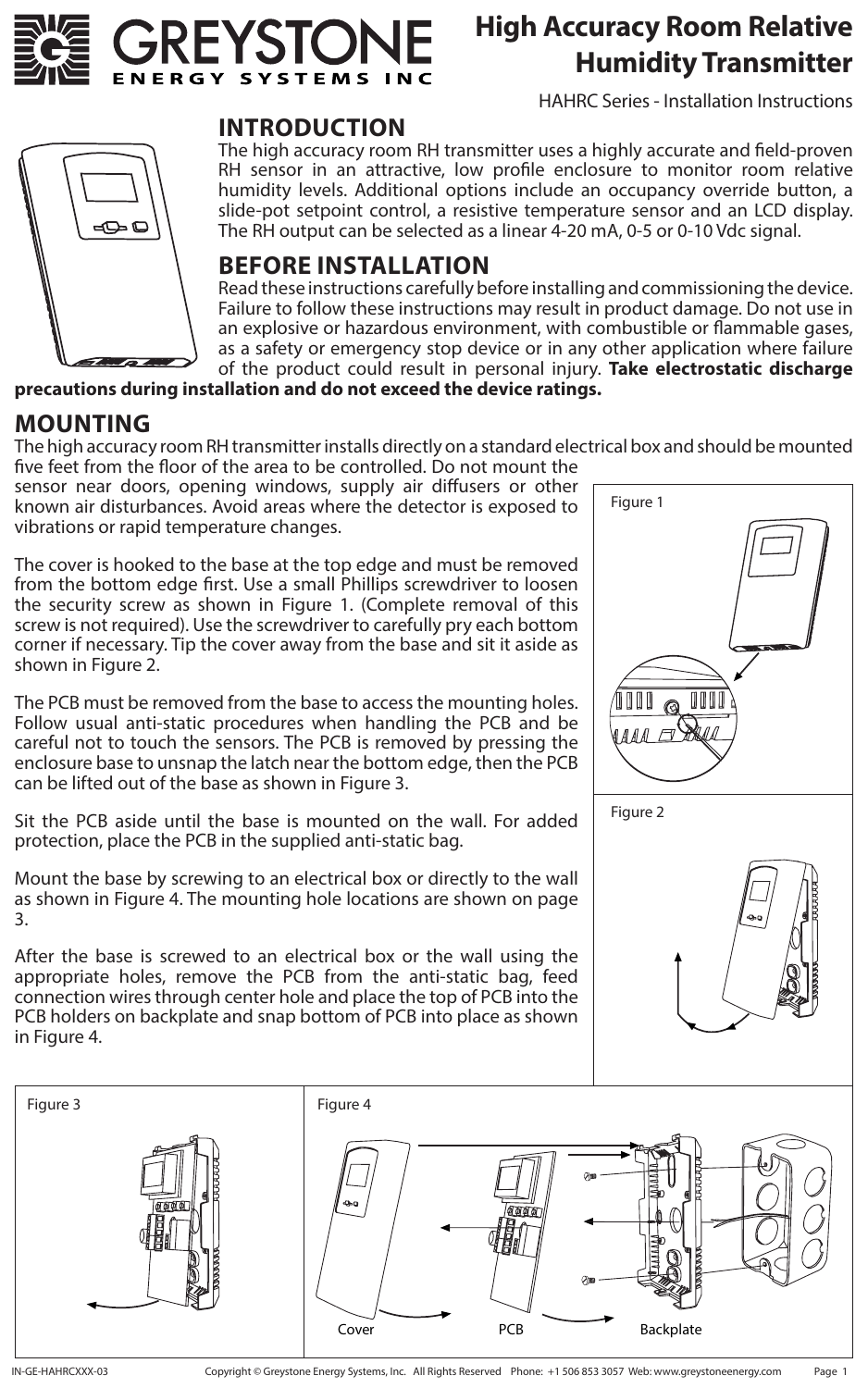Make wire connections as per the Wiring Illustrations on Page 2 and install decorative cover by placing the top of the cover into the cover holder on the top of the backplate and snapping the bottom into place as shown in Figure 4. Tighten security screw with a Phillips screwdriver.

### **WIRING**

Deactivate the 24 Vac/dc power supply until all connections are made to the device to prevent electrical shock or equipment damage. Follow proper electrostatic discharge (ESD) handling procedures when installing the device or equipment damage may occur.

Use 22 AWG shielded wiring for all connections and do not locate the device wires in the same conduit with wiring used to supply inductive loads such as motors. Connect the cable shield to ground at the controller only. Make all connections in accordance with national and local codes.

Connector layout is shown in Figure 5. Diagram shown includes all options. If option is not ordered, connector will not be present.

For 4-20 mA two-wire loop-powered operation, only the POWER and OUTPUT terminals are required if a DC power supply is used. The COMMON terminal is only used for AC power or for a voltage output signal type. If the signal type is set to voltage, or a 24 volt AC power supply is used, connect the positive dc voltage or the hot side of the ac voltage to the terminal marked POWER and the power





supply common is connected to the terminal marked COMMON. The device is reverse voltage protected and will not operate if connected backwards.

For three-wire voltage output operation, connect either an AC or DC power supply to POWER and COMMON and the voltage output signal is available on the OUTPUT terminal with respect to COMMON as shown in Figure 6.

Ensure the controller Analog Input (AI) matches the transmitter output signal type before power is applied and that the pcb switches are set correctly for the required signal type. The current signal has a maximum load that it will drive and the voltage signal has a minimum load rating. Follow the ratings in the Specification section or inaccurate readings may result.

This device has a half-wave power supply so the power supply common is the same as the signal common. Several devices may be connected to one power supply and the output signals all share the same common. Use caution when

Wiring for 4-20 mA loop-powered output and external 24 Vdc power from controller

#### Wiring for 4-20 mA loop-powered output and external 24 Vdc external power supply

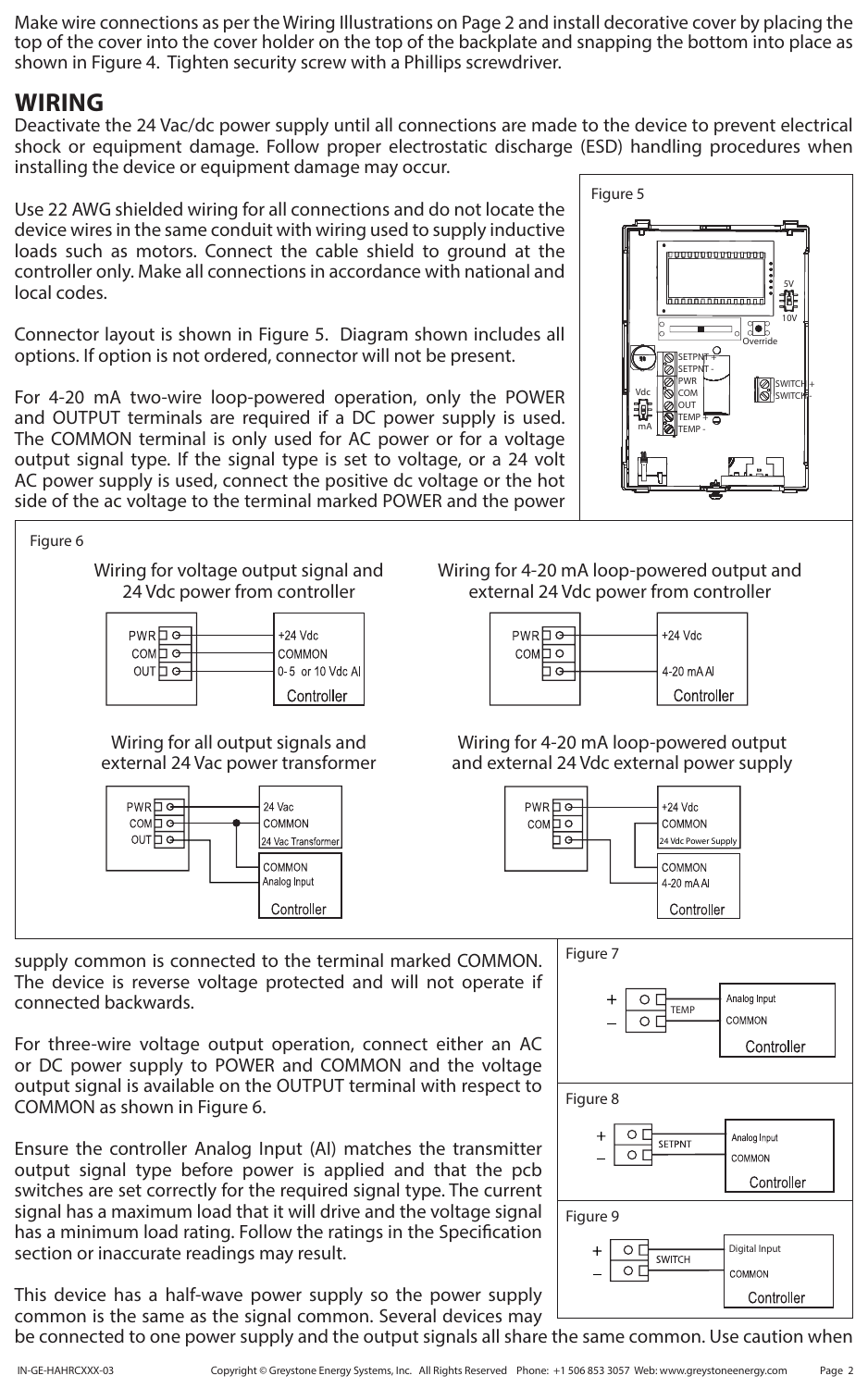grounding the secondary of a transformer or when wiring multiple devices to ensure the ground point is the same on all devices and the controller.

The following optional features are only included if ordered. Wiring terminals are only present for features ordered.

An optional resistive temperature sensor may also be included in the device and is connected to the TEMP terminals as shown in Figure 7.

An optional resistive slide-pot setpoint output signal is available on the SETPNT + and SETPNT – terminals and can be configured with various resistance values and the operation can be set for forward or reverse acting as shown in Figure 8.



An optional override switch output is a dry-contact and is available on the SWITCH + and SWITCH – terminals and typically connects to a low voltage digital input of the controller to indicate room occupancy or override when the button is activated as shown in Figure 9.

### **START-UP**

Verify that the transmitter is properly wired, connections are tight and the mA / Vdc switch is in the correct position as shown in Figure 10. For voltage output, also ensure the 5V / 10V switch is set correctly for the required signal type as shown in Figure 11. Apply power and note that the LCD will begin displaying the RH level (if installed). The output signal will also be available immediately after start-up.

### **OUTPUT SIGNAL**

The RH output is scaled such that 4-20 mA (or 0-5 or 0-10 Vdc) equals 0-100 %RH and is temperature compensated over the full 0-50 °C temperature range.

## **DIMENSIONS**